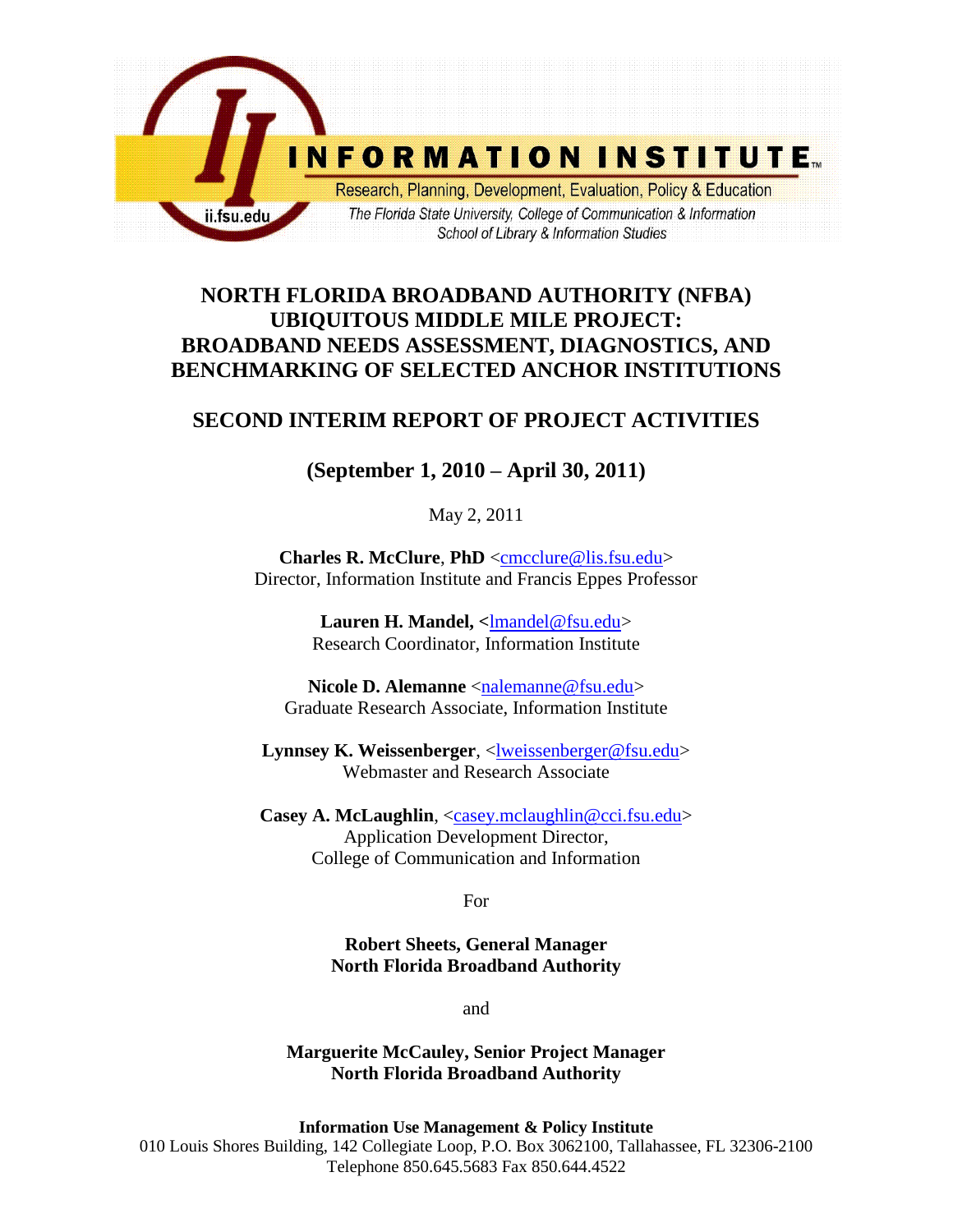## **NFBA UBIQUITOUS MIDDLE MILE PROJECT: BROADBAND NEEDS ASSESSMENT, DIAGNOSTICS, AND BENCHMARKING OF SELECTED ANCHOR INSTITUTIONS: SECOND INTERIM REPORT OF PROJECT ACTIVITIES**

The Information Use Management and Policy Institute (Information Institute) at Florida State University has been conducting a number of activities in fulfillment of its award from the North Florida Broadband Authority (NFBA) to conduct work in support of its \$30 million Ubiquitous Middle Mile Project between July 7, 2010 and June 12, 2011. These activities are needs assessment, benchmarking, and onsite diagnostics at selected anchor institutions in the NFBA service area: the 14-county North Central Rural Area of Critical Economic Concern (RACEC) plus Wakulla County. This second interim report provides a summary of project activities during this project period (September 1, 2010 – April 30, 2011) and descriptions of planned activities for the remainder of the project (May 1, 2011 – December 31, 2011).

## **Task 1: Detailed Project Tasking**

During the first phase of the study, members of the study team detailed project tasking and performed other organizational activities, all in consultation with the NFBA project liaison. This task included organizational activities in preparation for the beginning of the data collection for the needs assessment phases of the project. Task 1 activities and status were reported in the First Interim Report. $<sup>1</sup>$ </sup>

## **Task 2: Data Collection**

Data collection activities included conducting a needs assessment and benchmarking survey, onsite diagnostics collection, and interviews and/or focus groups that followed up on the survey and collected data on situational factors and issues that impact anchor institutions' awareness of and potential deployment of broadband networks. Key activities and status update for Task 2 are delineated in Table 1 (See next page).

The anchor institution broadband survey was mailed October 1, 2010 to the 320 anchor institutions identified in the NFBA service area. Additional surveys were sent to rural workforce boards and to members of the Rural Health Partnership after the January 19, 2011 focus group. Ultimately, 123 surveys were returned and will be analyzed during Task 3 (see below for more information on data analysis plans). More detail on the survey methodology is in Appendix A.

The project team conducted six focus groups and one interview to gather qualitative data that provides more detail and insights into anchor institution broadband needs, barriers, and enablers. Five focus groups were conducted with representatives of various anchor institutions in a 3-county area (to obtain representation from all 15 counties in the NFBA service area) and one was conducted with members of the Rural Health Partnership on January 19, 2011. In April

 $\overline{\phantom{a}}$ 

<sup>1</sup> McClure, C. R., Mandel, L. H., & Alemanne, N. D. (2010). *North Florida Broadband Authority (NFBA) Ubiquitous Middle Mile Project: Broadband needs assessment, diagnostics, and benchmarking of selected anchor institutions: First interim report of project activities*. Tallahassee, FL: Information Use Management and Policy Institute, College of Communication and Information, The Florida State University. Available at: <http://ii.fsu.edu/content/view/full/39900>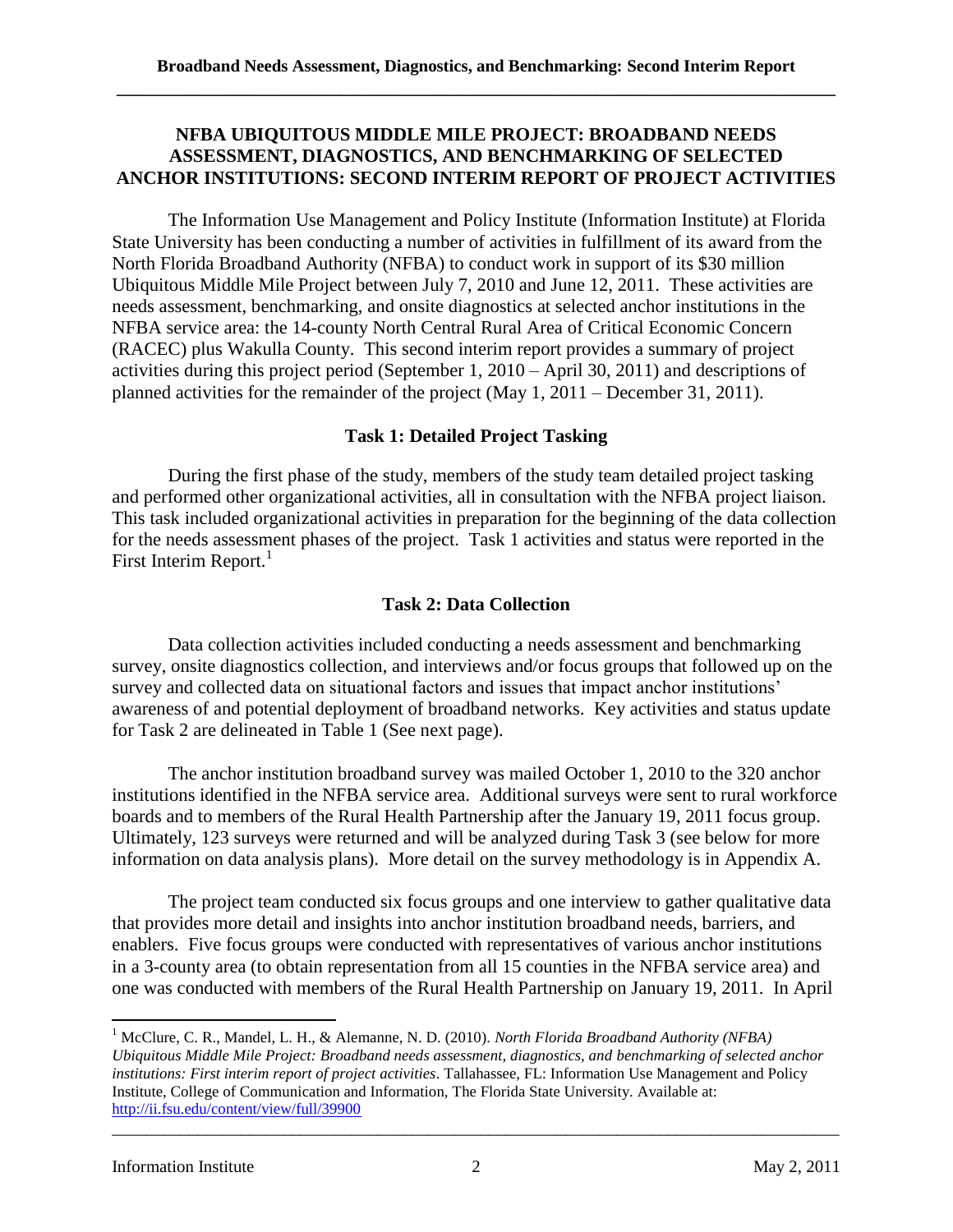2011, the project team also conducted an interview with representatives from the Department of Management Services (DMS) to gather information about county health department broadband deployment. More detail on the focus group and interview methodology is in Appendix B.

Subsequent to survey and focus group data collection, the project team began conducting onsite diagnostics in select anchor institutions throughout the NFBA service area. Ultimately, 14 diagnostic sessions were conducted, representing schools, workforce boards, county commissioners, county health departments, towns, community colleges, public libraries, and rural health clinics. More detail on the onsite diagnostics methodology is in Appendix C.

**Table 1: Key Activities, Status, and Time Line to Completion for Task 2**

| <b>ACTIVITY</b> |                                                           | <b>STATUS UPDATE</b> | <b>TIMELINE</b>     |
|-----------------|-----------------------------------------------------------|----------------------|---------------------|
|                 | Conduct survey of anchor institutions –                   | Task complete        | September $1,2010-$ |
|                 | Mail survey packet (including cover letter, informed      |                      | January 31, 2011    |
|                 | consent form, and a paper version of the survey) to       |                      |                     |
|                 | selected anchor institutions;                             |                      |                     |
|                 | Track survey completions; and                             |                      |                     |
|                 | Follow up with survey recipients by phone and/or          |                      |                     |
|                 | email to encourage and aid in survey completion.          |                      |                     |
| 2.              | Conduct interviews and/or focus groups with               | Task complete        | December 1, 2010 -  |
|                 | representatives of anchor institutions in each county.    |                      | April 15, 2011      |
| 3.              | Conduct diagnostics analyses at selected volunteer        | Task complete        | December 1, 2010 -  |
|                 | institutions (on-site and via the self-diagnostics tool). |                      | April 30, 2011      |
| 4.              | Deliver second interim report that details completed      | Task complete        | April 30, 2011      |
|                 | project activities.                                       |                      |                     |

## **Task 3: Data Analysis**

The various data collected in Task 2 will be analyzed, tabulated, and verified using descriptive statistics, GIS mapping methodologies, and content analysis of primary themes and issues. Key findings and specific recommendations arising from this analysis will be reported in Task 4 (below). Key activities and a tentative time line for Task 3 are delineated in Table 2. Note that this timeline has been updated to reflect the extension of Task 2 to April 30, 2011. Also, the project team has determined from preliminary findings that NFBA constituents strongly desire and need education regarding broadband in general, what it is used for, and why it is important. Therefore, the Information Institute has added an activity to develop 2-4 online, self-paced instructional modules. This will not add any additional cost to the project, but in conjunction with the extension of Task 2 alters the timeline for Task 3, so that it now begins May 1, 2011 and ends October 31, 2011.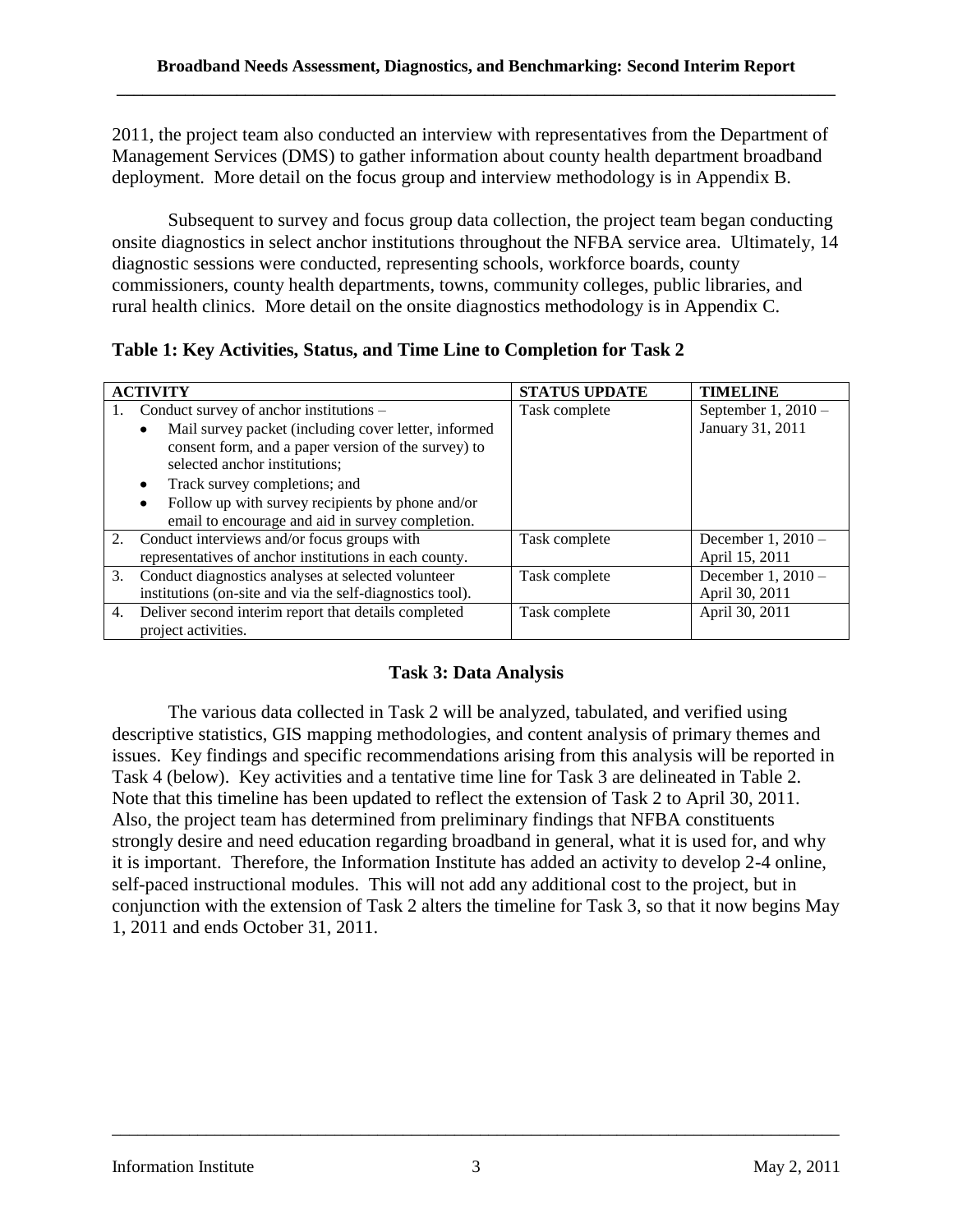| Table 2: Key Activities, Status, and Time Line to Completion for Task 3 |  |  |
|-------------------------------------------------------------------------|--|--|
|-------------------------------------------------------------------------|--|--|

| <b>ACTIVITY</b>                                   |                                                                                                                                                  | <b>TIMELINE</b>                |
|---------------------------------------------------|--------------------------------------------------------------------------------------------------------------------------------------------------|--------------------------------|
| Analyze, tabulate, and verify survey data -<br>1. |                                                                                                                                                  | May 1, 2011 – June             |
|                                                   | Use descriptive statistics to analyze survey responses;<br>$\bullet$                                                                             | 30, 2011                       |
|                                                   | Describe the existing and future broadband uses and applications of the<br>$\bullet$                                                             |                                |
|                                                   | region's anchor institutions;                                                                                                                    |                                |
|                                                   | Describe the existing bandwidth being purchased at the "front door" and its<br>$\bullet$                                                         |                                |
|                                                   | availability at the workstation-level for the anchor institutions;                                                                               |                                |
|                                                   | Determine the current cost for the bandwidth being purchased by anchor<br>$\bullet$<br>institutions;                                             |                                |
|                                                   | Identify the vendor(s) currently supplying the existing bandwidth for anchor<br>$\bullet$<br>institutions;                                       |                                |
|                                                   | Identify situational factors and issues that impact whether anchor institutions<br>$\bullet$<br>decide to obtain or increase broadband capacity; |                                |
|                                                   | Obtain baseline data related to broadband connectivity and use that can be used<br>$\bullet$                                                     |                                |
|                                                   | to justify and support additional broadband funding requests for the region; and                                                                 |                                |
|                                                   | Use GIS methodologies to map metrics such as anchor institution broadband<br>$\bullet$                                                           |                                |
|                                                   | costs and connections speeds.                                                                                                                    |                                |
| 2.                                                | Analyze diagnostics -                                                                                                                            | May 1, 2011 – June             |
|                                                   | Describe the existing broadband networks currently deployed in selected<br>٠                                                                     | 30, 2011                       |
|                                                   | anchor institutions;                                                                                                                             |                                |
|                                                   | Identify situational factors and issues that impact how selected anchor<br>$\bullet$                                                             |                                |
|                                                   | institutions deploy their broadband networks; and                                                                                                |                                |
|                                                   | Determine ways that the region's anchor institutions can improve their network<br>$\bullet$                                                      |                                |
|                                                   | deployments and use of broadband.                                                                                                                |                                |
| 3.                                                | Analyze interview and focus group data -                                                                                                         | May 1, 2011 - June<br>30, 2011 |
|                                                   | Identify situational factors and issues that impact whether anchor institutions<br>٠<br>decide to obtain or increase broadband capacity; and     |                                |
|                                                   | Describe factors that affect anchor institutions' capacity to use broadband                                                                      |                                |
|                                                   | effectively.                                                                                                                                     |                                |
| 4.                                                | Develop 2-4 self-paced, online instructional modules regarding broadband and its                                                                 | July $1$ – October 31,         |
|                                                   | importance -                                                                                                                                     | 2011                           |
|                                                   | Based on findings from activities 1-3, determine topics of the modules;                                                                          |                                |
|                                                   | Develop the modules;                                                                                                                             |                                |
|                                                   | Pre-test the modules;                                                                                                                            |                                |
|                                                   | Modify modules (if necessary) based on feedback from pre-test; and                                                                               |                                |
|                                                   | Roll out modules to NFBA anchor institutions.                                                                                                    |                                |
| 5.                                                | Deliver interim report that details completed project activities.                                                                                | October 31, 2011               |

These activities will be conducted to address Task 3 and outcomes will be reported in the third interim report now due October 31, 2011.

## **Task 4: Reporting**

The study team will develop a final draft report that describes project activities, summarizes findings, identifies key issues, and makes specific recommendations for middle mile network deployment and strategies to better meet the broadband service needs of anchor institutions in the North Central RACEC and Wakulla County. Key NFBA staff will provide input for the report, and a member of the study team will be available to make an oral presentation to the NFBA Board of Directors. Key activities and a tentative time line for Task 4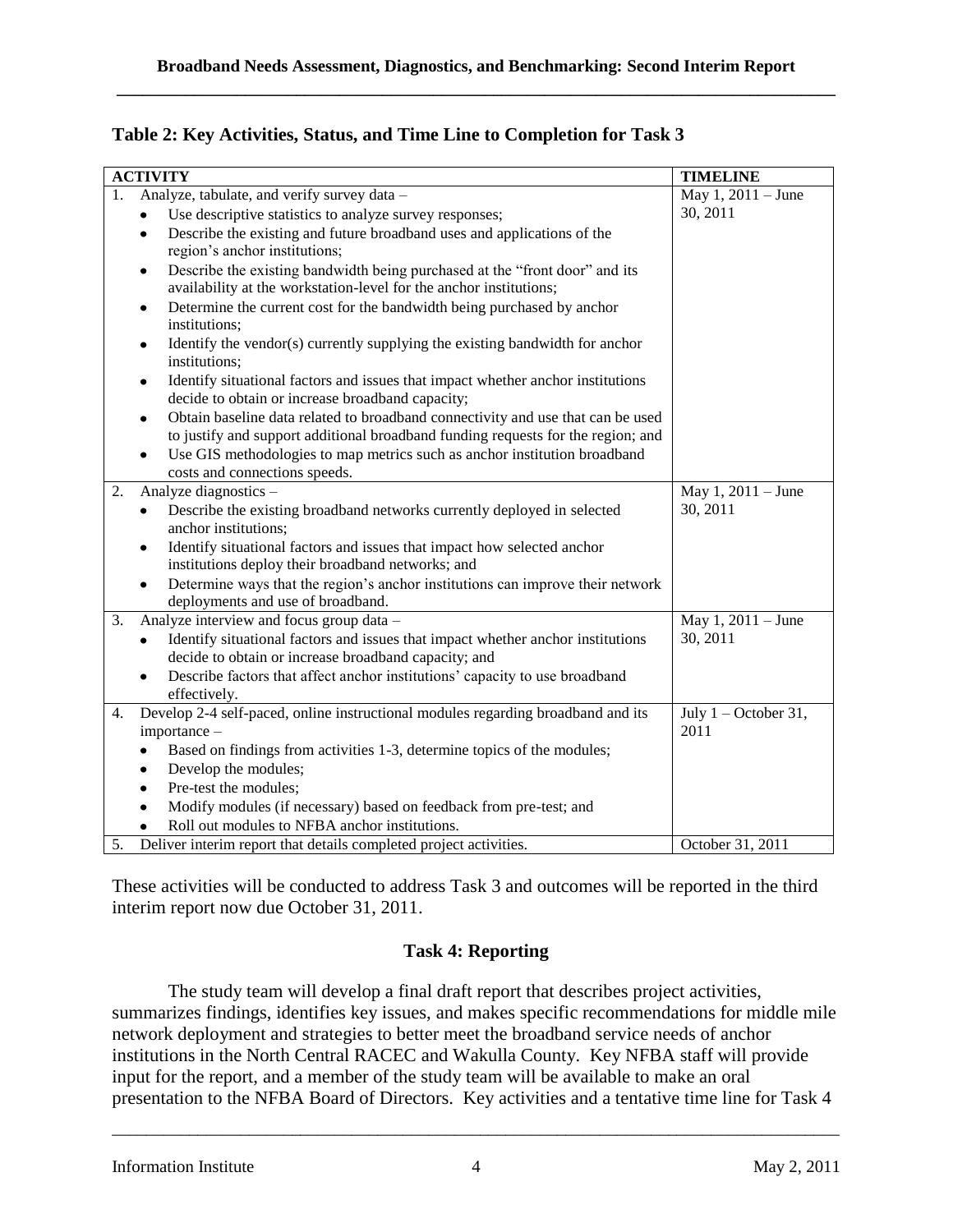are delineated in Table 3. Note that this timeline has been updated to reflect the extension of Task 2 to April 30, 2011 and the extension of Task 3 to October 31, 2011, so Task 4 now begins November 1, 2011 and ends December 31, 2011. The timeline may be modified depending on the completion of Task 3 activities.

### **Table 3: Key Activities and Timeline for Task 4**

| <b>ACTIVITY</b>                                                                        | <b>TIMELINE</b>      |
|----------------------------------------------------------------------------------------|----------------------|
| 1. Develop draft report $-$                                                            | November 1, $2011 -$ |
| Describe project activities;                                                           | December 31, 2011    |
| Summarize findings and identify key issues;                                            |                      |
| Make specific recommendations for middle mile network deployment and<br>٠              |                      |
| strategies to better meet the anchor institution broadband service needs; and          |                      |
| Work with NFBA liaison to finalize report.<br>٠                                        |                      |
| 2. Deliver final report and make oral presentations of findings to NFBA staff and NFBA | December 31, 2011    |
| board of directors.                                                                    |                      |

These activities will be conducted to address Task 4 and outcomes will be reported in the final report now due December 31, 2011.

## **Summary**

In the second project period (September 1, 2010 – April 30, 2011), the project team has collected data using three methods: anchor institution broadband survey, focus groups and interviews, and onsite diagnostics. The team is on track to begin the next phase of the project starting May 1, 2011. Key activities to be accomplished in this next phase are analyzing the data from each of the three methods, triangulating data into combined/comprehensive findings, and reporting results of data analysis and findings. The next Interim Report will be delivered to NFBA October 31, 2011.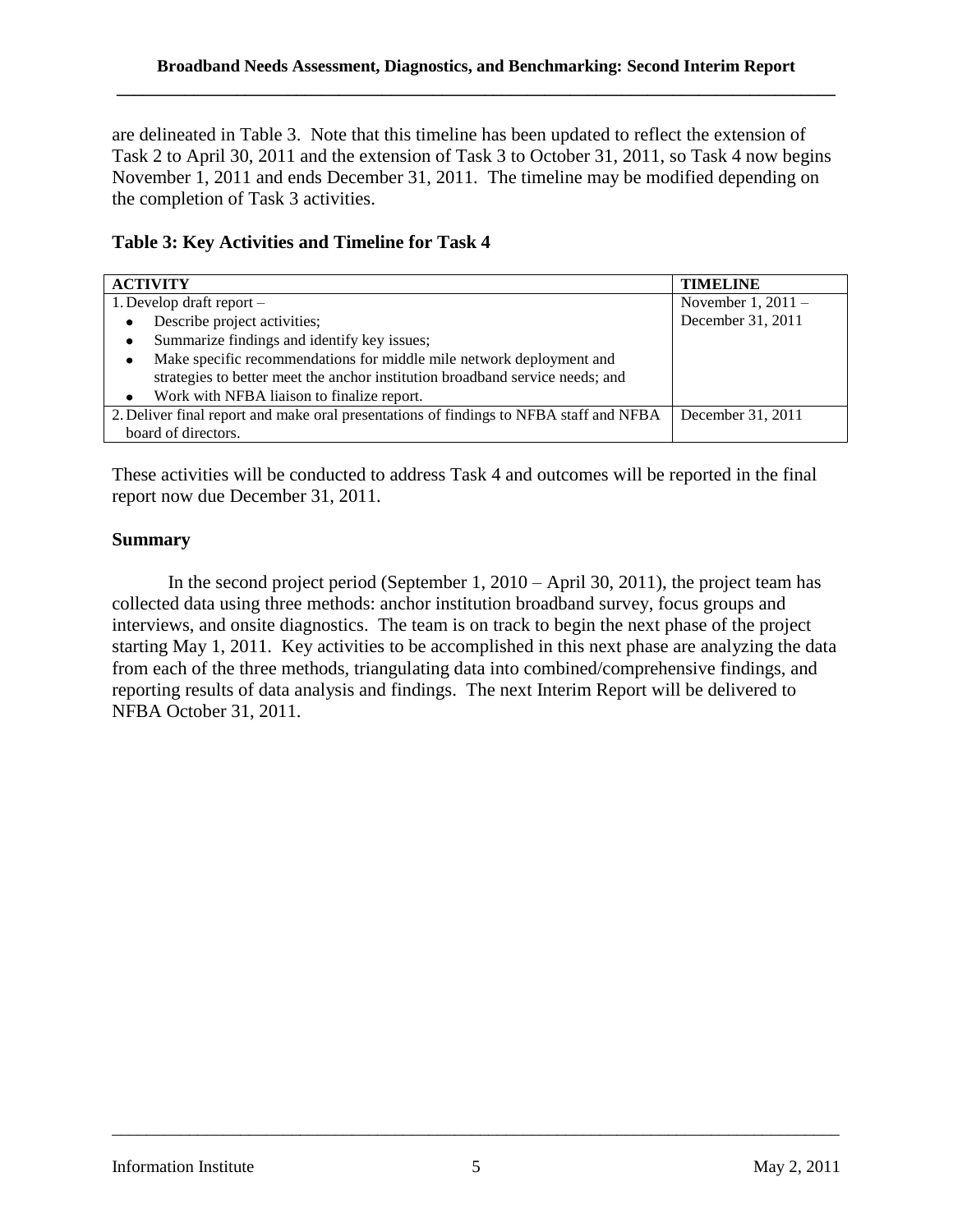### **APPENDIX A: SURVEY METHODOLOGY**

### **Population and Sample**

First, the project team developed a comprehensive list of all anchor institutions within the North Central RACEC and Wakulla County. Because the total population was 320 institutions, the project team decided to invite all institutions in the population to participate in the anchor institution broadband survey. That is, we did not select a sample.

A paper version of the survey was mailed to all 320 anchor institutions in the NFBA service area on October 1, 2010. Additional surveys were sent to 48 anchor institutions identified after the initial mailing, including workforce boards and members of the Rural Health Partnership. This brings the total to 368 anchor institutions surveyed for this project.

### **Survey Design**

The project team determined that the most cost effective method of conducting the survey would be to use an online survey. After some deliberation, it was decided to use Survey Monkey Professional software for the survey. The survey was designed to obtain data that would meet the numerous goals of this project with as few questions as possible so as not to overburden the anchor institution staff completing the survey; two formats were created, a paper format and the online format.

To facilitate and encourage survey completion, the project team sent a mailing to all the anchors in the populations including a cover letter explaining the project and why their participation was needed for data collection and a paper copy of the survey so they could collect their responses before logging into the online survey. The cover letter and survey were provided to NFBA previously, but additional copies can be provided to the NFBA upon request. The paper version also was available to institutions unable to complete the survey online. Follow-up e-mails were sent to institutions that had not completed the survey every 2-3 weeks until the survey officially "closed" on November 30, 2010 (the survey actually remained open throughout the focus group and onsite diagnostics data collection periods so additional anchor institutions that participated in focus groups and desired an onsite diagnostic could complete the survey). Responses were tracked to ensure that the project team did not send reminder e-mails to institutions that had completed the survey.

#### **Survey Response Rate**

Ultimately, 113 anchor institutions completed the survey, a 30.7% response rate. Respondents represented a wide variety of anchor institutions. Survey data will be analyzed using descriptive statistics and GIS mapping during Task 3, with findings reported in the Third Interim Report.

#### Information Institute 6 May 2, 2011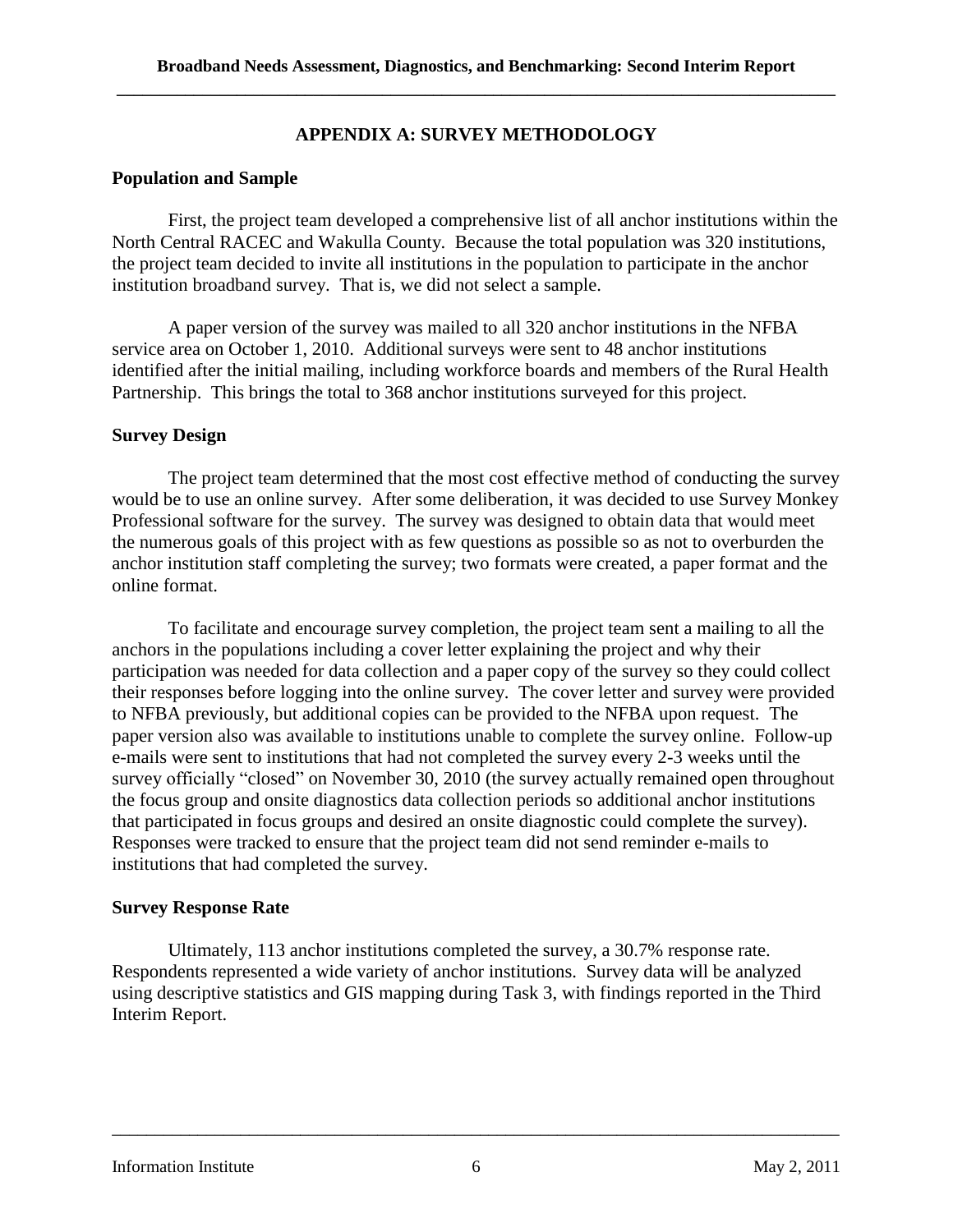## **APPENDIX B: FOCUS GROUPS METHODOLOGY**

The study team determined that the best way to leverage available resources is to conduct five focus groups, each covering a three-county area. Counties were combined into the area groupings based on geographic proximity in order to minimize travelling distances for participants. In addition to determining these groupings, the study team identified one county in each of the three-county areas as the optimal location to conduct the focus group, making the selection based on which county was located most centrally in the three-county area. Table 4 delineates the three-county groupings, as well as the counties identified as most appropriate to host the focus groups.

#### **Table 4: Three-County Areas**

| Group          | <b>Counties</b>             | <b>Host County</b> |
|----------------|-----------------------------|--------------------|
|                | Baker, Columbia, Hamilton   | Columbia           |
|                | Bradford, Putnam, Union     | <b>Bradford</b>    |
| $\overline{3}$ | Dixie, Lafayette, Taylor    | Taylor             |
| $\overline{4}$ | Gilchrist, Levy, Suwannee   | Gilchrist          |
|                | Jefferson, Madison, Wakulla | Jefferson          |

## **Sampling Frame**

The largest possible sampling frame for this project consisted of a list of the anchor institutions in the North Central Florida RACEC and Wakulla County that was developed for survey recruitment; this list was refined (i.e., updated) while the survey was in the field.

At the end of the online survey, respondents were asked for permission to be contacted for a follow-up interview. Those who responded negatively were removed from the sampling frame for the focus groups and other follow-up data collection activities; approximately 40% of total institutions declined a follow-up interview. Note that institutions in the sampling frame that did *not* complete the survey were retained in the focus group sampling frame in the hopes of recruiting some institutions to both attend the focus groups and complete the survey.

## **Sampling Methodology**

The use of 3-county areas for focus group sampling necessitated stratifying the frame by the county groups. A stratified sample is one in which records in the total sample are distinguished by relevant characteristics to create strata, and the records are then sampled from within the strata. $2$  The five three-county areas will be used as strata for this project, and samples will be drawn from within each area.

The sampling frame was relatively small, with a maximum of 86 records per 3-county group before those who had refused a follow-interview were removed. It was essential that focus group participants be drawn from the counties within each 3-county area. Therefore, a purposive

 $\overline{\phantom{a}}$ 

<sup>&</sup>lt;sup>2</sup> Schutt, R. K. (2006). *Investigating the social world: The process and practice of research* (5th ed.). Thousand Oaks, CA: Sage.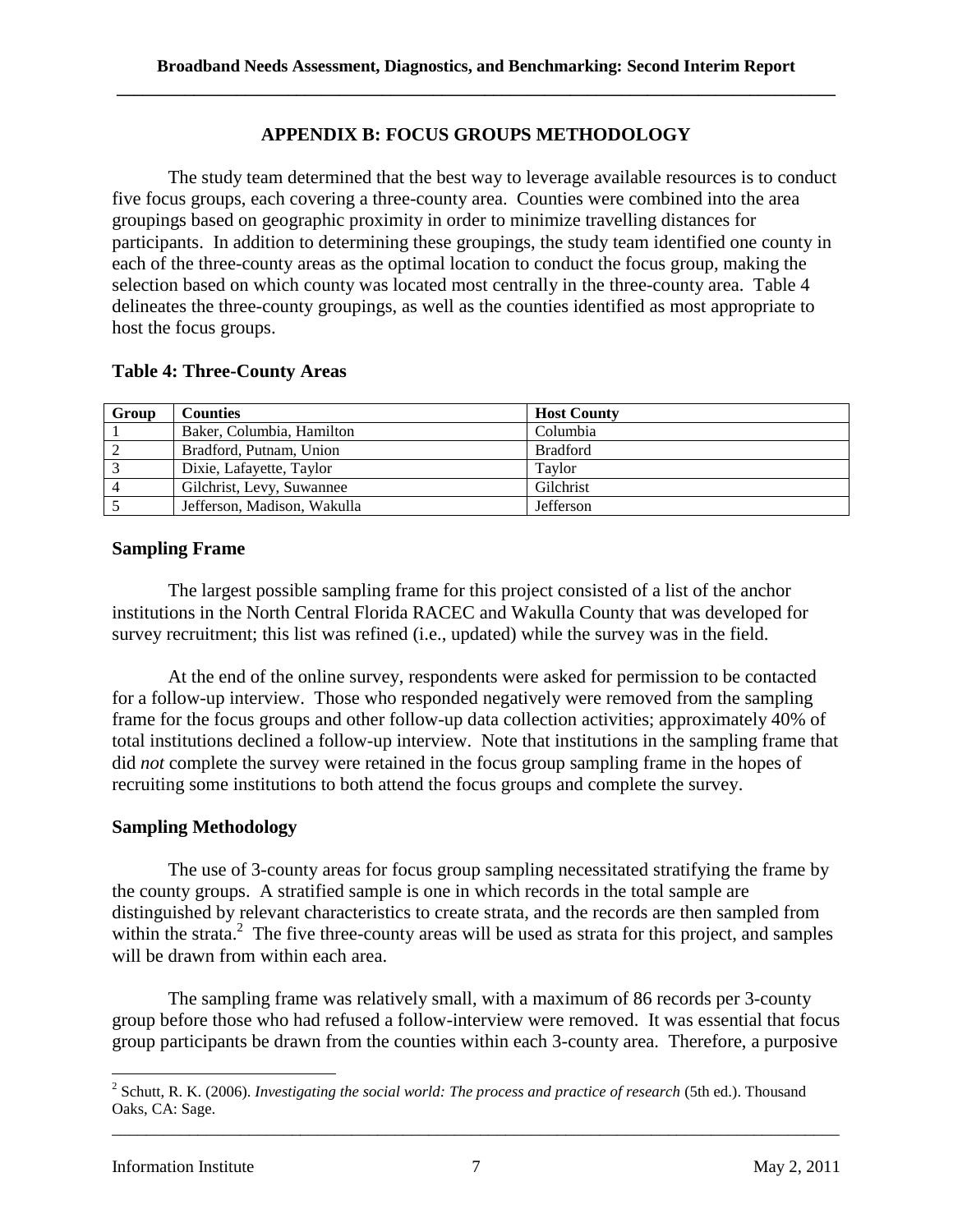sampling methodology was employed. Purposive sampling is a non-probability sampling method in which records are selected because they represent an important characteristic.<sup>3</sup>

## **Participant Recruitment**

The records in the sampling frame fell into three types:

- Institutions that responded to the survey and agreed to be contacted for follow-up interviews;
- Institutions that responded to the survey and did *not* agree to be contacted for follow-up interviews; and
- Institutions that had not yet responded to the survey.

Institutions that refused to be contacted for a follow-up interview were removed from the sampling frame for the focus groups.

Of the remaining institutions, the most likely to agree to participate in the focus groups were those that responded to the survey and agreed to be contacted for follow-up interviews. These institutions were contacted first, with a goal of recruiting approximately 6-10 participants per focus group. Subsequently, institutions that had not responded to the survey were contacted as well. Reasonable attempts were made to recruit at least one participant per county and to recruit participants from a mix of anchor institution types.

## **Focus Group Locations**

The project team initially scheduled five focus groups to be held in Columbia, Gilchrist, Bradford, Jefferson, and Taylor Counties. The Columbia and Gilchrist County focus groups occurred in November 2010, and the Bradford, Jefferson, and Taylor County focus groups occurred in January 2011. A sixth focus group was added at the Rural Health Partnership meeting in January 2011.

## **Focus Group Protocol**

The focus groups followed a set protocol and a predetermined list of topics, which was modified twice (after the first round of focus groups and in preparation for the Rural Health Partnership focus group). The protocol included housekeeping-type activities, such as having participants sign in and complete nameplates, an introduction that explained what the project is about and the purpose of the focus group, and general information about recording and other procedures. The topics included general background on the participants and their institutions, participants' impressions of their institutions' current broadband and technology, impacts of broadband on regional economic development, and factors that affect broadband access and use in their institutions, among others. Each topic included several probing questions to elicit additional information. A separate list of questions was developed for the focus group with

\_\_\_\_\_\_\_\_\_\_\_\_\_\_\_\_\_\_\_\_\_\_\_\_\_\_\_\_\_\_\_\_\_\_\_\_\_\_\_\_\_\_\_\_\_\_\_\_\_\_\_\_\_\_\_\_\_\_\_\_\_\_\_\_\_\_\_\_\_\_\_\_\_\_\_\_\_\_\_\_\_\_\_\_\_ <sup>3</sup> Schutt, R. K. (2006). *Investigating the social world: The process and practice of research* (5<sup>th</sup> Edition). Thousand Oaks, CA: Sage.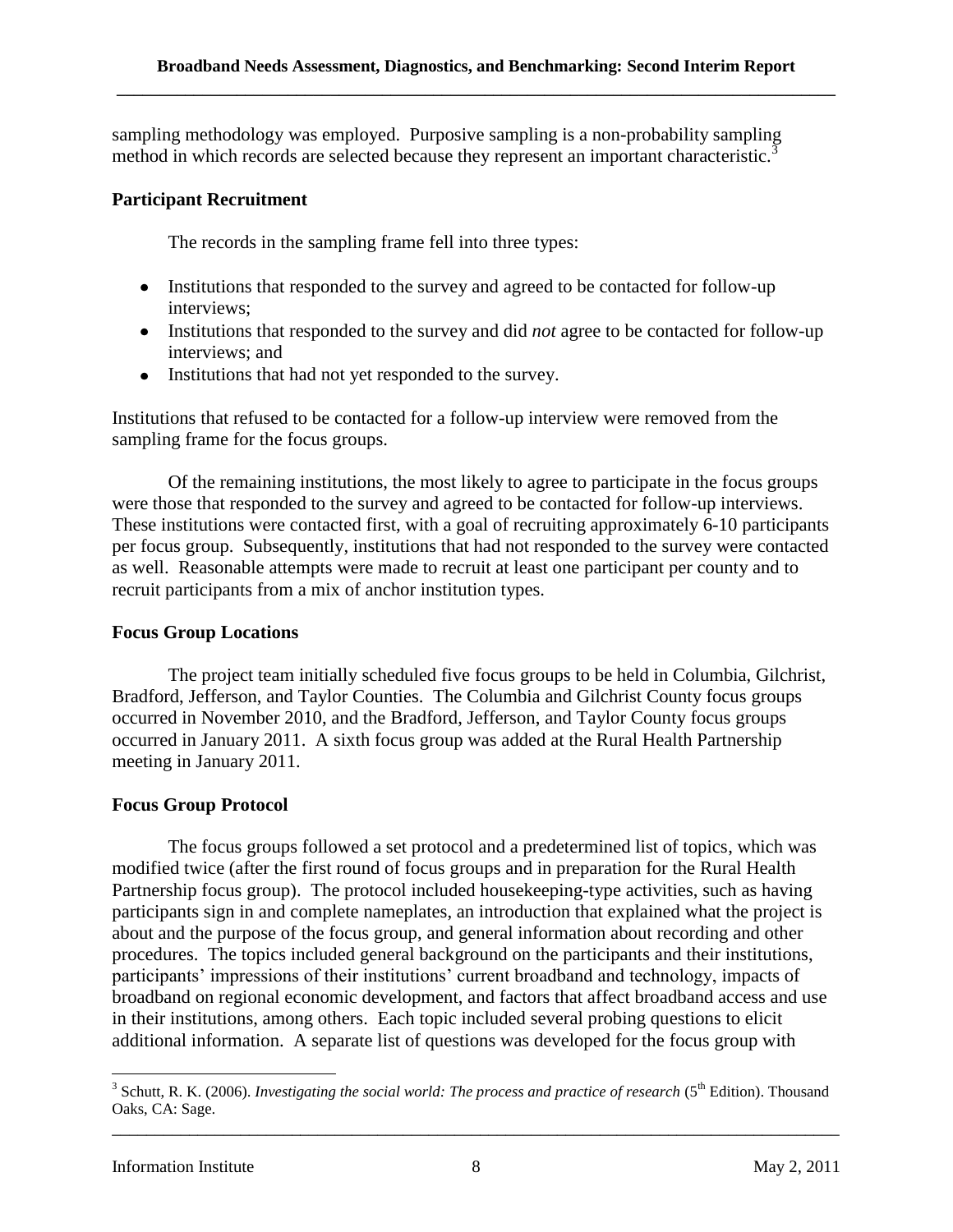health-related institutions that focused on broadband and its impacts on healthcare. More detail on the protocol and questions can be provided to the NFBA upon request.

## **Focus Group Participants**

Focus group participants represented all 15 counties in the NFBA service area (Figure 11) and a variety of anchor institution types (Figure 12). Also, participants held myriad titles within their organizations (Figure 13).



Figure 11. Number of representatives from each county in NFBA focus groups

\_\_\_\_\_\_\_\_\_\_\_\_\_\_\_\_\_\_\_\_\_\_\_\_\_\_\_\_\_\_\_\_\_\_\_\_\_\_\_\_\_\_\_\_\_\_\_\_\_\_\_\_\_\_\_\_\_\_\_\_\_\_\_\_\_\_\_\_\_\_\_\_\_\_\_\_\_\_\_\_\_\_\_\_\_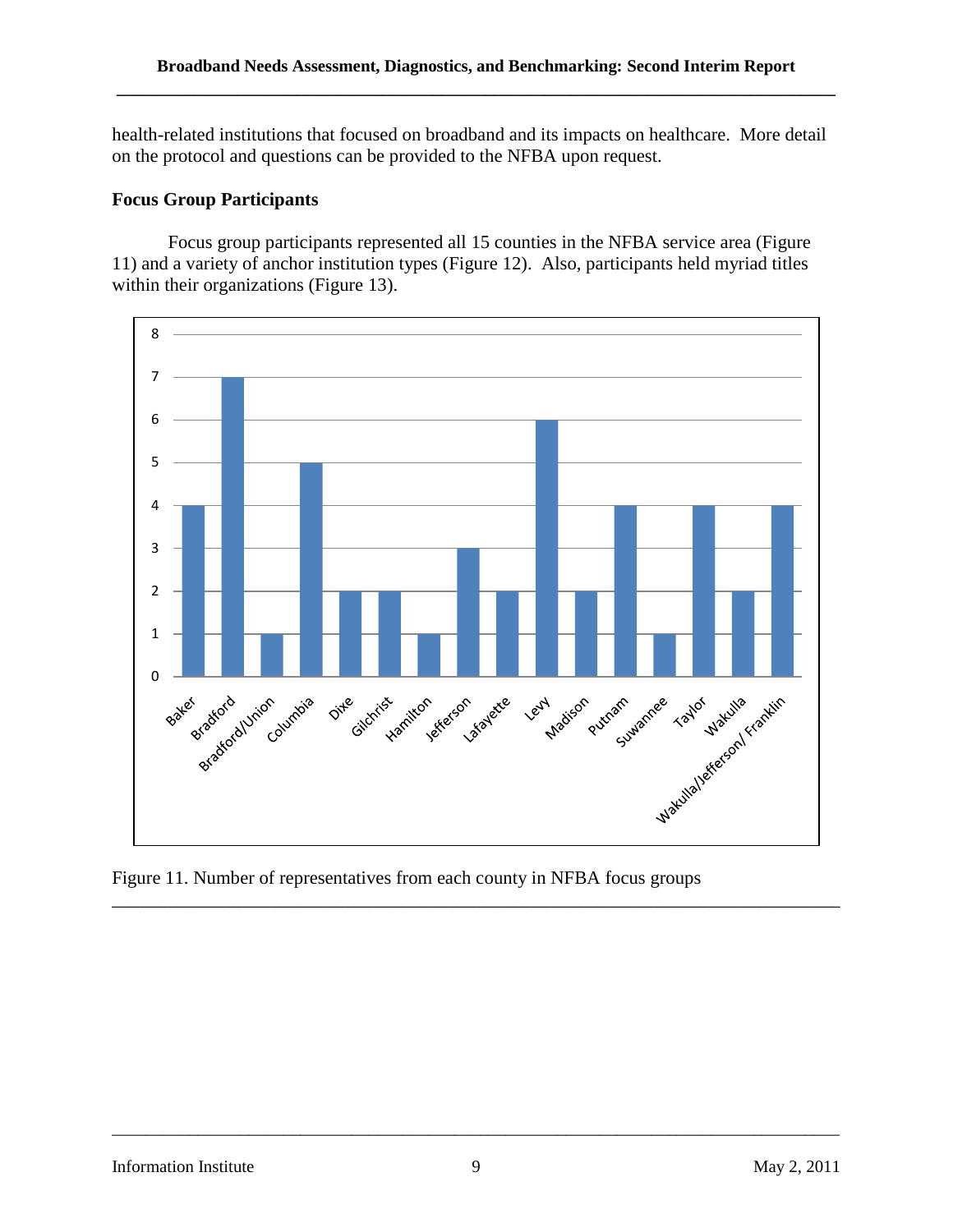

Figure 12. Number of representatives from each anchor institution type in NFBA focus groups

\_\_\_\_\_\_\_\_\_\_\_\_\_\_\_\_\_\_\_\_\_\_\_\_\_\_\_\_\_\_\_\_\_\_\_\_\_\_\_\_\_\_\_\_\_\_\_\_\_\_\_\_\_\_\_\_\_\_\_\_\_\_\_\_\_\_\_\_\_\_\_\_\_\_\_\_\_\_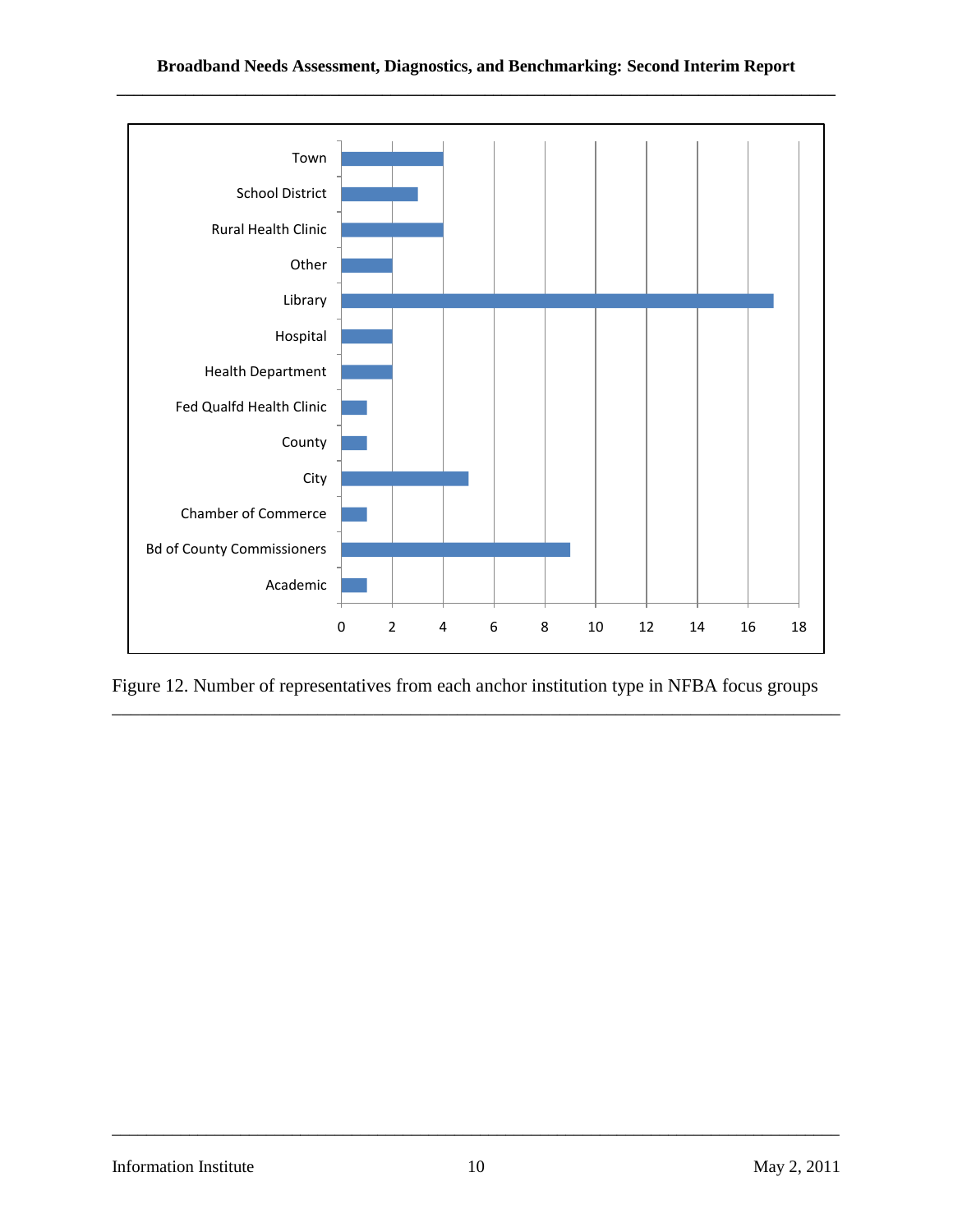

Figure 13. Job titles held by anchor institution representatives at NFBA focus groups

Information Institute 11 May 2, 2011

\_\_\_\_\_\_\_\_\_\_\_\_\_\_\_\_\_\_\_\_\_\_\_\_\_\_\_\_\_\_\_\_\_\_\_\_\_\_\_\_\_\_\_\_\_\_\_\_\_\_\_\_\_\_\_\_\_\_\_\_\_\_\_\_\_\_\_\_\_\_\_\_\_\_\_\_\_\_\_\_\_\_\_\_\_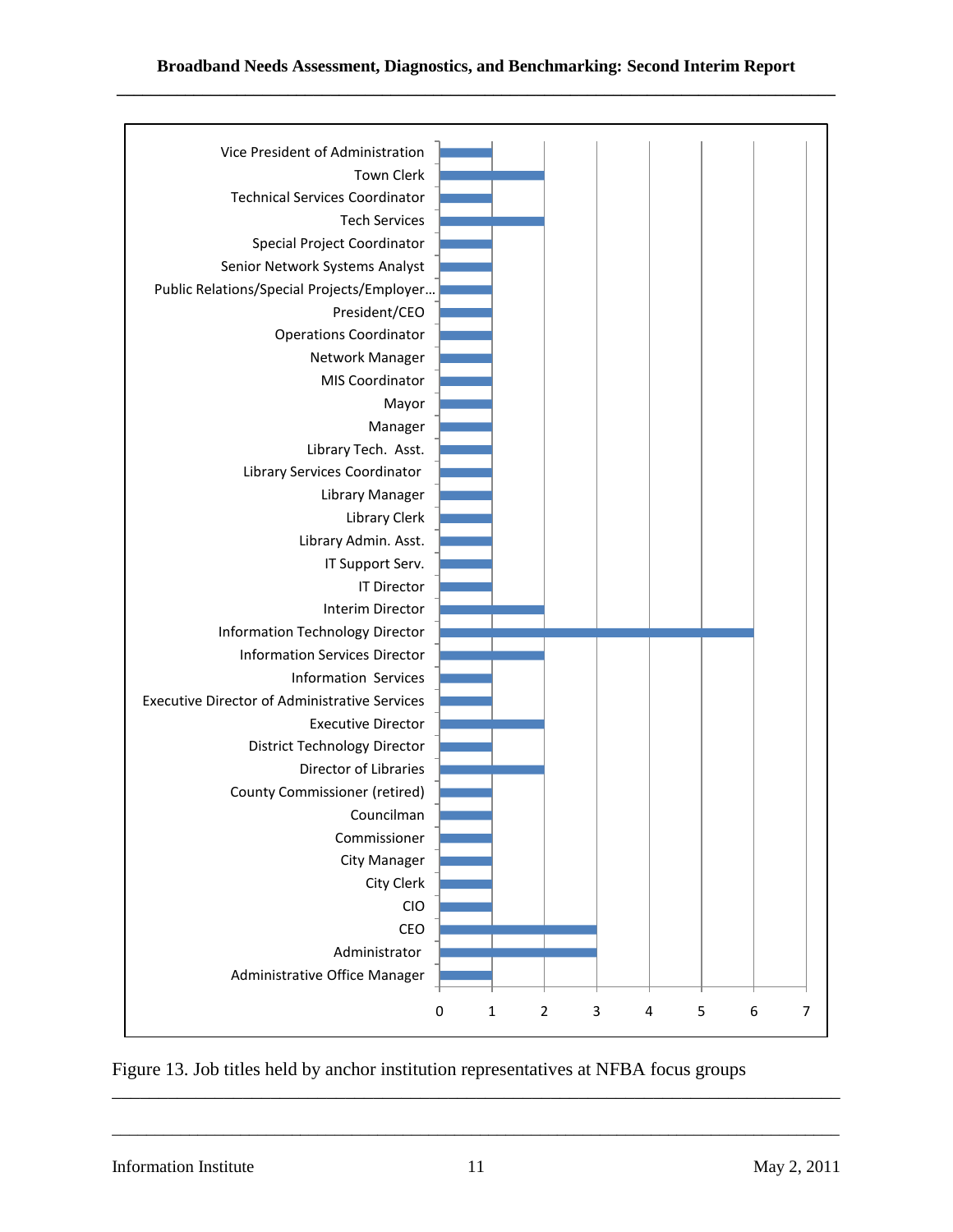## **APPENDIX C: ONSITE DIAGNOSTICS METHODOLOGY**

The project team conducted onsite diagnostics and broadband connectivity assessments for select anchor institutions from the North Central RACEC plus Wakulla County. The overall objectives of the onsite diagnostics were to accomplish the following:

- Describe the existing broadband networks currently deployed in the region's anchor institutions;
- Identify situational factors and issues that impact how anchor institutions deploy their broadband networks; and
- Determine ways that the region's anchor institutions can improve their network deployments to increase connection speeds at the workstation, and also improve network security and business continuity.

The methodology for conducting the onsite broadband benchmarking efforts was comprised of three phases.

The first phase included a process for generating a pool of potential anchor institutions that qualify for the onsite diagnostics. This list was not limited to those institutions that had taken the North Central RACEC Anchor Institution Broadband Survey prior to the onsite visit.

The second phase included documents that the anchor institutions needed to prepare and have ready prior to the onsite visits. Prepared documents pertained to network information, such as, but not limited to, network peak usage, workstation bandwidth speed tests, and a manifest of network equipment detailing age of computers and number of wireless access points throughout the network. Phase two also provided the assessment team with lists of potential interview questions and a template of diagnostic procedures. The onsite assessment team also provided the anchor institution with a care package of helpful information, tips, and resources regarding improving broadband quality at the institution.

The last phase consisted of generating two kinds of reports. The first type of report was tailored to each anchor institution's onsite diagnostics results. This report was an overview of the findings for each individual anchor institution, and was provided to the individual institutions to fact check before Information Institute staff generated a final version of each report. The second kind of report will be an aggregate report of North Central RACEC plus Wakulla County anchor institutions with recommendations for addressing network issues and improving broadband quality; this will be compiled and written during Task 3 of the project.

In addition to the diagnostic team's report, anchor institutions have continuing access to the resources compiled on the NFBA project website [\(nfba.ii.fsu.edu\)](file://128.186.72.12/II/II/NFBA%202010/Diagnostics/nfba.ii.fsu.edu). Specifically, the project team created a section of the project website entitled Toolkit [\(nfba.ii.fsu.edu/toolkit.html\)](file://128.186.72.12/II/II/NFBA%202010/Diagnostics/nfba.ii.fsu.edu/toolkit.html). Here, the project team provides a variety of self-help resources and recommendations to anchor institutions for improving their network, as well as information technology procedures and documentation. This section is updated frequently as the project team locates and prepares materials for inclusion in the Toolkit.